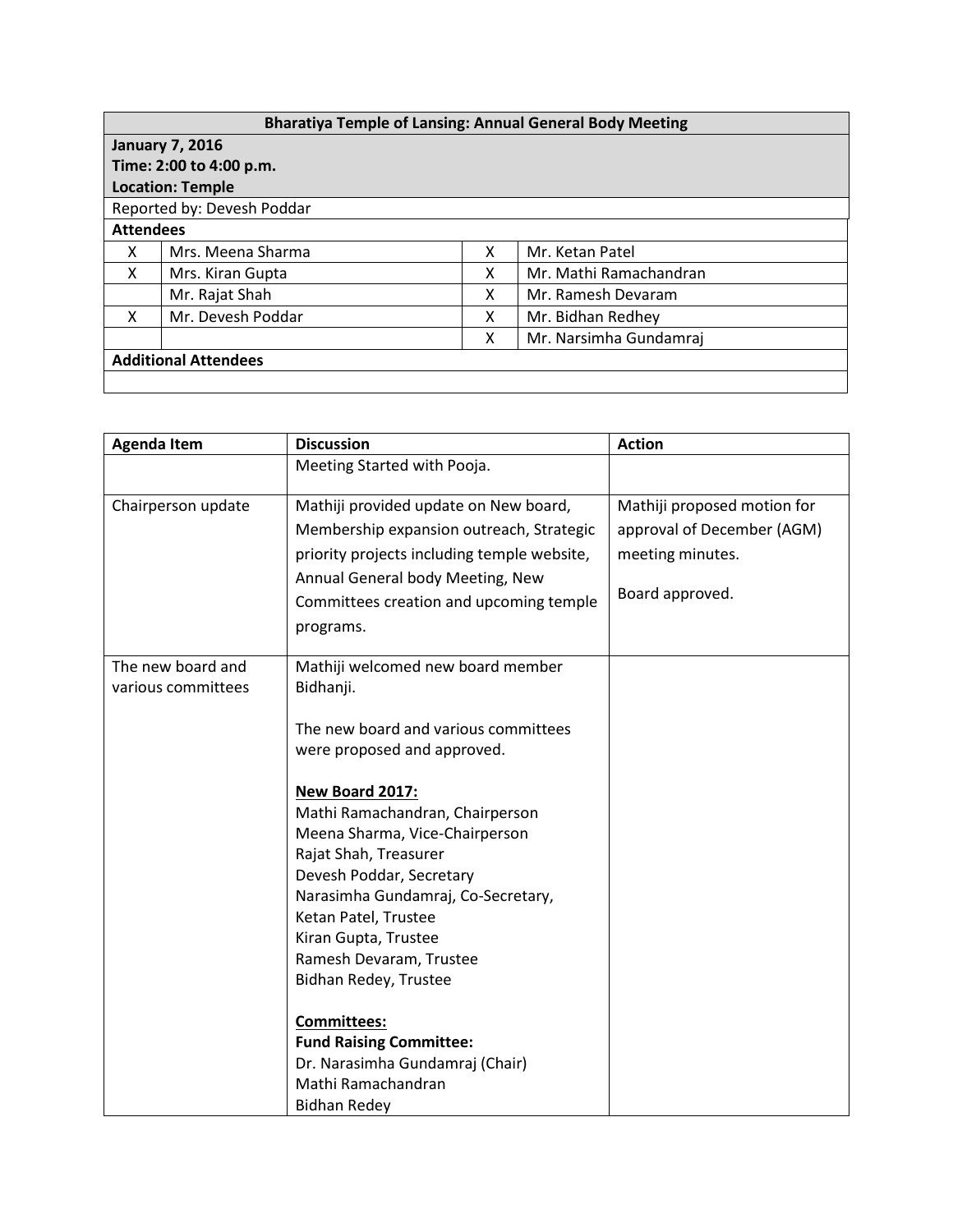|                           | <b>Priest Management Committee:</b><br>Kiran Gupta (Chair)<br><b>Ketan Patel</b><br>Ramesh Devaram<br><b>Puja Committee:</b>                                  |                                                                                                                                                              |
|---------------------------|---------------------------------------------------------------------------------------------------------------------------------------------------------------|--------------------------------------------------------------------------------------------------------------------------------------------------------------|
|                           | Meena Sharma (Chair)<br>Mathi Ramachandran<br>Dr.Narasimha Gundamraj                                                                                          |                                                                                                                                                              |
|                           | <b>Maintenance Committee:</b><br>Ketan Patel(Chair)<br><b>Bidhan Redey</b>                                                                                    |                                                                                                                                                              |
|                           | <b>Youth Committee:</b><br>Ramesh Devaram (Chair)<br>Devesh Poddar                                                                                            |                                                                                                                                                              |
|                           | <b>PR Committee:</b><br>Bidhan Redey (Chair)                                                                                                                  |                                                                                                                                                              |
|                           | <b>Website Content Maintenance:</b><br>Devesh Poddar (Chair)<br>Mathi Ramachandran                                                                            |                                                                                                                                                              |
| <b>Treasurer Update</b>   | Rajatji will continue as the treasurer and<br>will also try his best to attend the meetings<br>for few months and this is due to his<br>personal commitments. | Mathiji proposed \$300 charge<br>for holt highs school expense<br>for Diwali program, purchasing<br>terra byte drive for backups<br>and document scanner for |
|                           | Mathiji provided the latest financial update<br>of as of December 15, 2016 the checking<br>account balance of \$62403, saving account<br>balance of \$80,100. | scanning checks<br>Board approved.                                                                                                                           |
|                           | Treasurer will look into setting up auto pay<br>feature options.                                                                                              |                                                                                                                                                              |
| Pooja Committee<br>Update | Meenaji provided update on upcoming<br>programs of Lohri, Pongal, MATA KI<br>CHAWKI, Shivratri, Ram Navami.                                                   |                                                                                                                                                              |
|                           | First Sunday Pooja program is booked till<br>June. Also provided update on March Pooja<br>program for high school graduating seniors.                         |                                                                                                                                                              |
| <b>Priest Committee</b>   | Priest committee provided update on<br>efficient supplies management with help of<br>priests.                                                                 |                                                                                                                                                              |